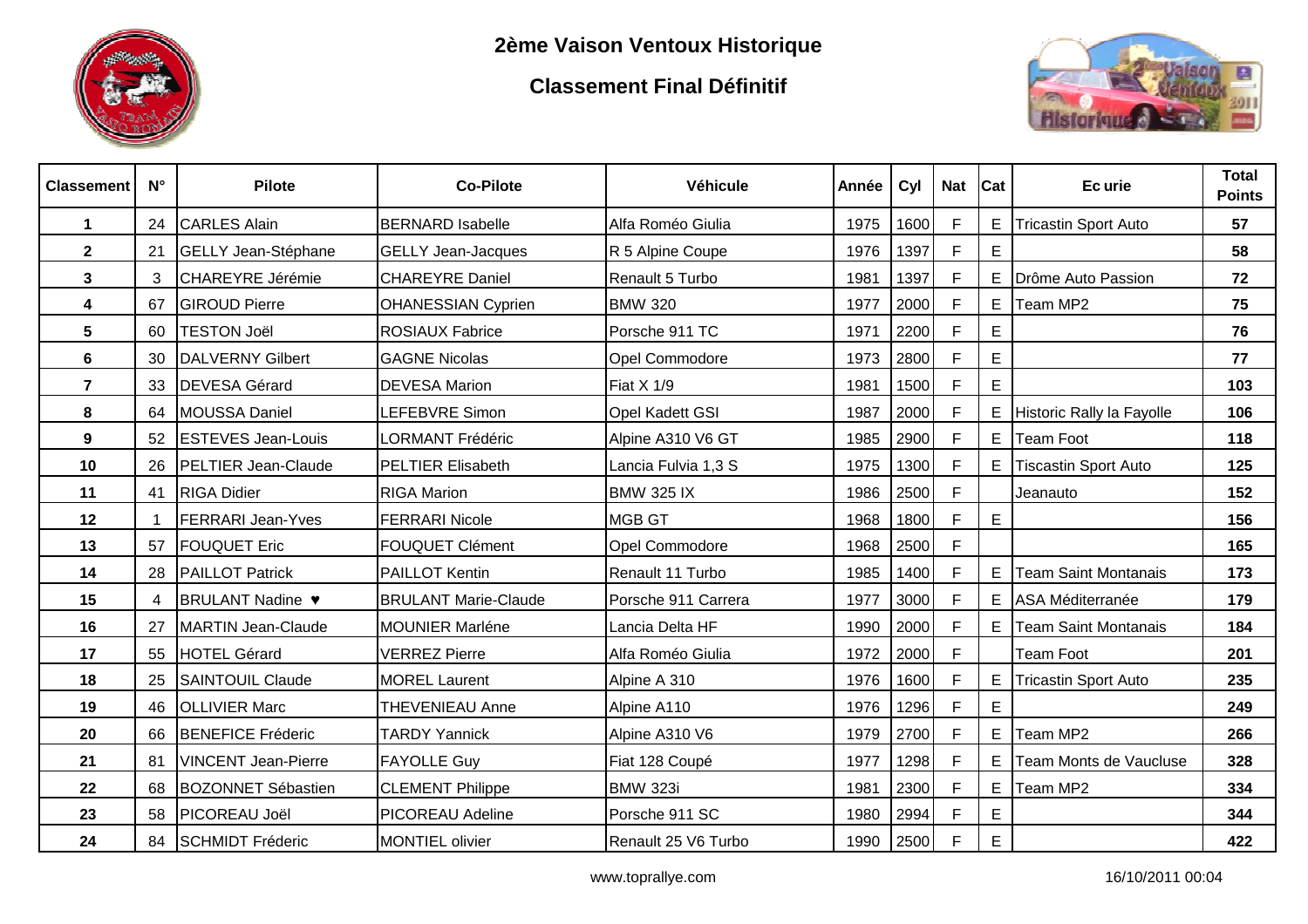| 25 | 51              | <b>ADAM Guy</b>              | <b>PEUCHERET David</b>       | Porsche 911 SC       | 1977 | 3000 | $\mathsf{F}$ | Е | Orange Mécanique          | 440  |
|----|-----------------|------------------------------|------------------------------|----------------------|------|------|--------------|---|---------------------------|------|
| 26 | 63              | SOUTEYRAND Bernard           | <b>VIALA Bernard</b>         | Peugeot 205 GTI      | 1985 | 1600 | $\mathsf F$  | E | Historic Rally la Fayolle | 456  |
| 27 | 50              | <b>ALVES Francisco</b>       | <b>VIGNAUD Guy</b>           | Matra Jet VS         | 1968 | 1108 | F            | Е | <b>Team Foot</b>          | 471  |
| 28 | 29              | <b>KAELBERER Christophe</b>  | <b>KAELBERER Nathalie</b>    | Opel Manta Gsi       | 1988 | 2000 | $\mathsf F$  | Е | Team Saint Montanais      | 519  |
| 29 | 47              | <b>FLASSEUR Michel</b>       | <b>DEGIONNI Josette</b>      | Alfa Sud TI          | 1978 | 1300 | F            | Е | Drôme Auto Passion        | 578  |
| 30 | 11              | <b>BRESSON Michel</b>        | <b>DUPONT Pierre</b>         | Alpine A 110         | 1972 | 1296 | $\mathsf F$  | Е | Team Vasio Romain         | 581  |
| 31 | 73              | <b>SEGUINEL Jean-Pierre</b>  | <b>ONDE Bertrand</b>         | Alfa Roméo Giulia    | 1972 | 2000 | F            | E |                           | 582  |
| 32 | 23              | <b>SAUMONT Rémi</b>          | <b>CHAGNEAU Françoise</b>    | Alfa Roméo GTV       | 1980 | 1962 | F            |   | <b>ASA Aquafortaine</b>   | 596  |
| 33 | 48              | <b>THIRY Claude</b>          | <b>SAMARD Ted</b>            | <b>Alfetta GTV</b>   | 1984 | 2000 | $\mathsf{F}$ | E | <b>RTBC 07-26</b>         | 612  |
| 34 | 5               | <b>BAUD Frédéric</b>         | <b>CAVALIER Dominique</b>    | Ford Escort RS2000   | 1974 | 2000 | $\mathsf{F}$ | E | Team Monts de Vaucluse    | 664  |
| 35 | 40              | <b>CHASPOUL Robert</b>       | <b>BERANGER Marc</b>         | <b>BMW 2002</b>      | 1971 | 2000 | $\mathsf{F}$ |   | Farigoulette              | 714  |
| 36 | 49              | <b>COMPAGNY Michel</b>       | <b>SANCHEZ Claude</b>        | Alfa Roméo GT Junior | 1971 | 1300 | $\mathsf{F}$ | E | <b>RTBC 07-26</b>         | 748  |
| 37 |                 | 12 SAVY Elie                 | <b>CUER Alain</b>            | Simca 1000 Rallye2   | 1974 | 1294 | F            | Е | Team Vasio Romain         | 763  |
| 38 | 82              | <b>VALENCE Jean-François</b> | <b>ROBERT Philippe</b>       | Porsche 924          | 1981 | 2000 | F            | Е | Team Monts de Vaucluse    | 763  |
| 39 | 77              | <b>BLASER Jean-Pierre</b>    | MAVEL Catherine              | Lancia Béta Spider   | 1977 | 1600 | F            | Ε | Wagon bleu                | 842  |
| 40 | 7               | <b>DE LUCA Ludovic</b>       | <b>DUTFOY Guillaume</b>      | <b>Simca 1200 S</b>  | 1968 | 1200 | F            | Е | Team Vasio Romain         | 843  |
| 41 | 70              | <b>RIERA Robert</b>          | <b>GINOUX Philippe</b>       | Matra Murena 2.2     | 1981 | 2200 | F            |   | <b>LSA</b>                | 880  |
| 42 | 65              | <b>DUFOUR Alain</b>          | <b>SAROUL Gilles</b>         | Lancia Intégrale     | 1988 | 1995 | F            | Е | Team MP2                  | 881  |
| 43 | 54              | <b>JULIAN Jean Paul</b>      | <b>POHU Mireille</b>         | Porsche 911          | 1976 | 3000 | F            |   | <b>Team Foot</b>          | 937  |
| 44 | 34              | COSTE Davy                   | <b>PERRET Cyril</b>          | Simca 1000 Spéciale  | 1975 | 1000 | F            | E |                           | 1154 |
| 45 | 43              | <b>ALCAIS Claude</b>         | <b>REVOL Monique</b>         | Renault 5 Alpine     | 1981 | 1397 | F            |   | Jeanauto                  | 1219 |
| 46 | 35              | <b>DAUNIS Richard</b>        | <b>TROCELLIER Anne-Laure</b> | R 21 Turbo Quadra    | 1990 | 2000 | F            |   | Vince Historique Racing   | 1379 |
| 47 | 17              | <b>BONNET Paul</b>           | <b>DIANOUX Alain</b>         | Renault 5 Turbo      | 1980 | 1240 | $\mathsf F$  | Е | Team Vasio Romain         | 1525 |
| 48 | 80              | <b>PERRETTO Olivier</b>      | LONGATO Gilbert              | Peugeot 205 Rallye   | 1988 | 1300 | F            | Е | O.S. Racing               | 1574 |
| 49 | 44              | <b>FABRY Jean-Marc</b>       | <b>BRUS Eric</b>             | Peugeot 504          | 1971 | 2000 | F            |   | Jeanauto                  | 1585 |
| 50 | 9               | <b>BERNINI Bernard</b>       | PIZZORNO Léopold             | Alpine A110          | 1962 | 1400 | F            |   | Team Vasio Romain         | 1616 |
| 51 | 18              | <b>CIVERA Laurent</b>        | <b>CIVERA Gilbert</b>        | Porsche 964 Carrera  | 1990 | 3200 | $\mathsf F$  |   | Team Vasio Romain         | 1672 |
| 52 | 32 <sub>2</sub> | JULIEN Jérôme                | <b>JULIEN Patrick</b>        | Renault 5 Turbo 2    | 1982 | 1400 | F            | Ε | Team Trévois              | 1696 |
| 53 | 38              | <b>SCAPATICCI Cédric</b>     | <b>IRLANDE Paul</b>          | Ford Fiesta XR2      | 1980 | 1600 | F            |   | Vince Historique Racing   | 1700 |
| 54 | 16              | DAVID Rémi                   | <b>MARTOGLIO Maxime</b>      | Porsche 914          | 1973 | 2000 | F            |   | Team Vasio Romain         | 1857 |
| 55 | 8               | <b>ARTILLAN Lucien</b>       | <b>ARTILLAN Marie</b>        | Porsche 911 Carrera  | 1989 | 3200 | F            |   | Team Vasio Romain         | 1950 |